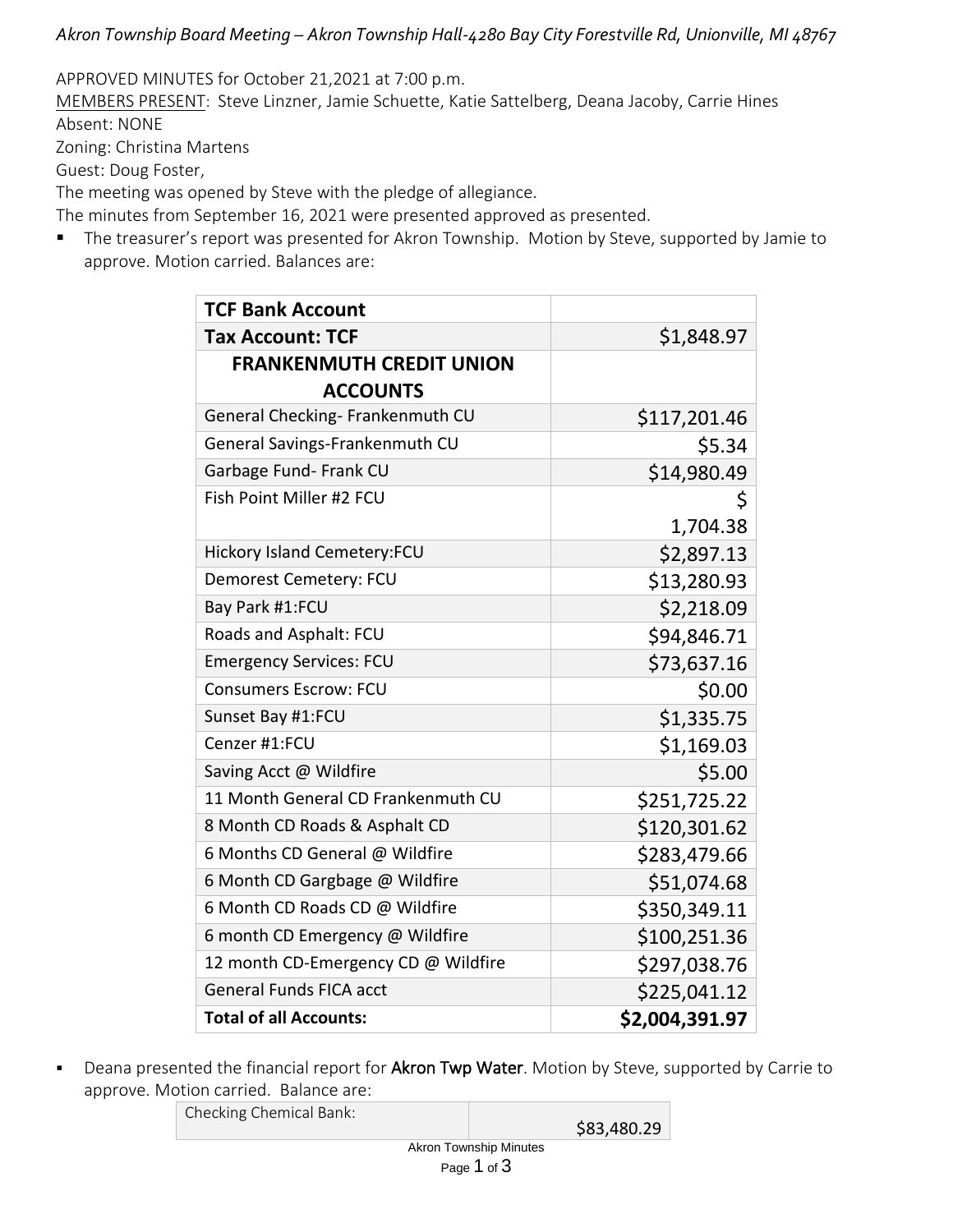## *Akron Township Board Meeting – Akron Township Hall-4280 Bay City Forestville Rd, Unionville, MI 48767*

| Chemical Maintenance Acct | \$14,160.77 |
|---------------------------|-------------|
| Total of both Accounts:   | \$97,641.06 |

■ Deana presented the financial report for ACW Ambulance. Motion by Steve, supported by Katie to approve. Motion carried. Balances are:

| <b>PNC Bank General Checking:</b> | 142,736.48 |
|-----------------------------------|------------|
| <b>PNC CK Memorial Account:</b>   | 12,527.91  |
| Frankenmuth CU Saving             | 5.00       |
| Frankenmuth CU 11 Month CD        | 52,246.52  |
| <b>Total of all Accounts:</b>     | 207,515.91 |

- ❖ *Township payable report.* Payable totaling \$19,763.33 and payroll totaling \$5,883.61 was presented by Jamie to be paid. Motion by Steve to approve payable and payroll supported by Deana. Motion carried.
- ❖ *Water Payable* totaling \$670.13 payable was presented by Jamie to be paid. Motion by Steve to approve payable supported by Katie. Motion Carried
- ❖ *ACW Ambulance payables* totaling \$3,379.62 and payroll totaling \$11,406.55 was presented by Jamie to be paid. Motion by Steve supported by Carrie to pay payable. Motion carried

## Board Report:

• Steve presented 2021 Special Assessment for review

|                           |              | Individual |        | Total      |            | Assessment   |
|---------------------------|--------------|------------|--------|------------|------------|--------------|
| <b>Special Assessment</b> | Parcel Count | Assessment |        | Assessment |            | Purpose      |
| <b>Water District A</b>   | 85           | \$         | 284.70 | \$         | 24,199.50  | water system |
| <b>Water District B</b>   | 8            |            | 284.70 | \$         | 2,277.60   | water system |
| Water District C          | 16           |            | 284.70 | \$         | 4,555.20   | water system |
| Fish Point #2             | 65           | \$         | 22.00  | \$         | 1,430.00   | Lighting     |
| Bay Park #1               | 30           | \$         | 60.00  | \$         | 1,800.00   | Lighting     |
| Sunset Bay #1             | 20           | \$         | 50.00  | \$         | 1,000.00   | Road Maint.  |
| Cenzer's #1               | 9            | \$         | 60.00  | \$         | 540.00     | Road Maint.  |
| Garbage                   | 620          | \$         | 207.00 | \$         | 128,340.00 | Trash Pickup |

- **E** Discussion was held on Garbage assessment about price of fuel surcharge. Motion by Deana Supported by Carrie to increase garbage assessment from \$195 to \$207. Motion Carried Roll Call: 5 Ayes 0 Nays
- Motion by Jamie Supported by Deana to approved the 2021 Special assessment as presented with the change to garbage assessment. Motion Carried Roll Call: 5 Ayes 0 Nays
- Millage Renewal proposal for Road Services was presented for August State primary 2022 elections-Motion by Jamie, supported by Deana to have the renewal for Road Construction and Maintenance Millage of 1.8730 mills for four years (2022-2025) be placed on the August, 2022 ballot. Motion carried.